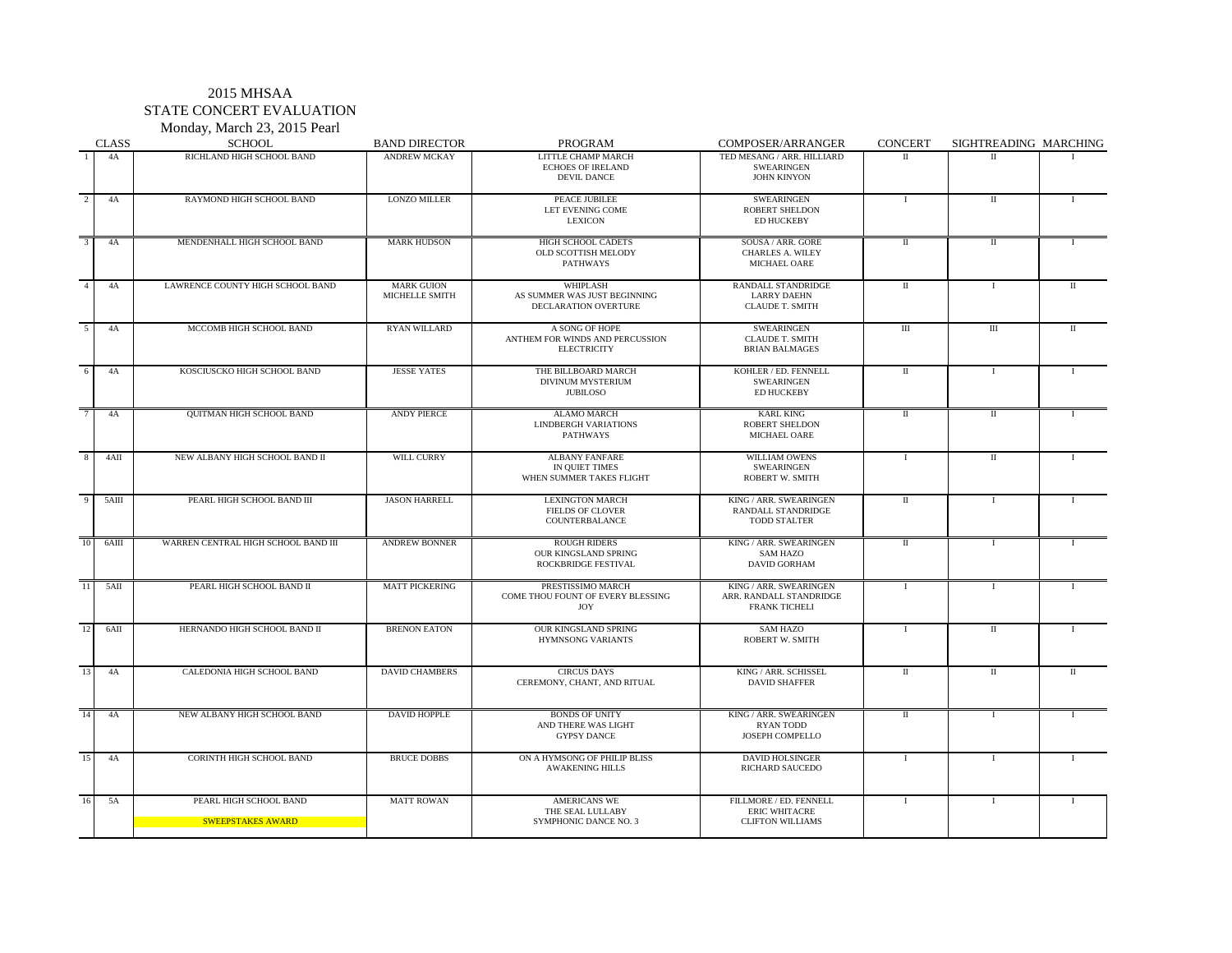### 2015 MHSAA STATE CONCERT EVALUATION Tuesday, March 24, 2015 Pearl

|    | <b>CLASS</b> | $10080a$ y, ividich $27, 2010$ I call<br><b>SCHOOL</b>       | <b>BAND DIRECTOR</b>                         | <b>PROGRAM</b>                                                                         | COMPOSER/ARRANGER                                                             |              | CONCERT SIGHTREADING MARCHING |              |
|----|--------------|--------------------------------------------------------------|----------------------------------------------|----------------------------------------------------------------------------------------|-------------------------------------------------------------------------------|--------------|-------------------------------|--------------|
|    | 4A           | FLORENCE HIGH SCHOOL BAND                                    | <b>TYLER FINDLEY</b>                         | THE ETERNAL JOURNEY<br><b>SOUTHERN HYMN</b><br><b>PATHWAYS</b>                         | <b>DAVID SHAFFER</b><br><b>SAM HAZO</b><br>MICHAEL OARE                       |              |                               |              |
|    | 4Α           | NEWTON COUNTY HIGH SCHOOL BAND                               | <b>STACY SANDERS</b>                         | IN THE CENTER RING<br>CEREMONY, CHANT, AND RITUAL                                      | <b>GREG HILLS</b><br><b>DAVID SHAFFER</b>                                     | $\mathbf{I}$ |                               |              |
|    | 4A           | MAGEE HIGH SCHOOL BAND                                       | <b>MARBETH GRAY</b>                          | <b>RIVANNA RIVER MARCH</b><br>A KIND AND GENTLE SOUL<br><b>SILVER JUBILEE OVERTURE</b> | <b>STEVE HODGES</b><br><b>SWEARINGEN</b><br><b>JOHN EDMONDSON</b>             |              |                               | $\mathbf{H}$ |
|    | 4A           | NORTHEAST JONES HIGH SCHOOL BAND                             | MICHELLE GRAHAM                              | MARCH OF THE BELGIAN PARATROOPERS<br>PSALM 42<br><b>ALLEGRO BARBARO</b>                | LEEMANS / ARR. SWEARINGEN<br><b>SAM HAZO</b><br><b>BARTOK / ARR. WALLACE</b>  |              | $\mathbf{I}$                  |              |
|    | 4A           | NORTHEAST LAUDERDALE HIGH SCHOOL BAND                        | <b>WESLEY J. LOLLIS</b>                      | THE ETERNAL JOURNEY<br><b>CANTO FOR SYMPHONIC BAND</b>                                 | <b>DAVID SHAFFER</b><br>W. FRANCIS MCBETH                                     | IV           | $\mathbf{I}$                  |              |
|    | 4A           | <b>GREENWOOD HIGH SCHOOL BAND</b>                            | <b>OLANDER EMMONS</b>                        | <b>ROUGH RIDERS</b><br><b>BLUE RIDGE SAGA</b>                                          | KING / SWEARINGEN<br><b>SWEARINGEN</b>                                        | $\mathbf{I}$ | $\mathbf{I}$                  |              |
|    | 4A           | NORTH PIKE HIGH SCHOOL BAND                                  | <b>CLINT BOLEWARE</b>                        | <b>AMERICA EXULTANT</b><br><b>AT SUNRISE</b><br>THE ETERNAL JOURNEY                    | FILLMORE / ARR. GLOVER<br><b>ROB ROMEYN</b><br><b>DAVID SHAFFER</b>           | $\mathbf{I}$ | $\mathbf{I}$                  |              |
|    | 4AII         | PONTOTOC HIGH SCHOOL BAND II                                 | <b>SARAH TODD</b>                            | FANFARE FOR A NEW GENERATION<br>THEY LED MY LORD AWAY<br><b>ENCANTO</b>                | <b>DENNIS EVELAND</b><br><b>GORDON / ARR. ALLEN</b><br><b>ROBERT W. SMITH</b> | $\mathbf{I}$ |                               |              |
|    | 6AII         | <b>CLINTON HIGH SCHOOL BAND II</b>                           | <b>DUSTIN HAZLETT</b>                        | <b>BIG FOUR MARCH</b><br>PSALM 42<br>DECLARATION OVERTURE                              | KING / ARR. SWEARINGEN<br><b>SAM HAZO</b><br><b>CLAUDE T. SMITH</b>           | $\mathbf{I}$ |                               |              |
| 10 | 6AII         | DESOTO CENTRAL HIGH SCHOOL BAND II                           | <b>KRIS PERKINS</b>                          | <b>DANNY BOY</b><br>AMONG THE CLOUDS                                                   | <b>SAM HAZO</b><br><b>BRIAN BALMAGES</b>                                      | $\mathbf{I}$ |                               |              |
|    | 6AII         | OLIVE BRANCH HIGH SCHOOL BAND II                             | <b>JASON GUNN</b>                            | <b>FLYING TIGERS</b><br><b>HYMNSONG VARIANTS</b>                                       | <b>DAVID SHAFFER</b><br><b>ROBERT W. SMITH</b>                                |              |                               |              |
|    | $6$ AII      | STARKVILLE HIGH SCHOOL BAND II                               | <b>DEMARIO JEFFERSON</b>                     | MARCHE DIABOLIQUE<br>ON A HYMNSONG OF LOWELL MASON<br><b>AWAKENING HILLS</b>           | <b>BRIAN BALMAGES</b><br><b>DAVID HOLSINGER</b><br><b>RICHARD SAUCEDO</b>     | $\mathbf{I}$ |                               |              |
| 13 | 4A           | TISHOMINGO COUNTY HIGH SCHOOL BAND                           | <b>LIBBY CUNNINGHAM</b>                      | <b>CALL TO VICTORY</b><br>LEAD ON, O KING ETERNAL<br>THE MAELSTROM                     | KING / SWEARINGEN<br><b>SWEARINGEN</b><br><b>ROBERT W. SMITH</b>              | $\mathbf{I}$ | $\mathbf{I}$                  |              |
|    | 4A           | <b>ITAWAMBA HIGH SCHOOL BAND</b><br><b>SWEEPSTAKES AWARD</b> | <b>REBEKAH WELLS</b><br>RYAN TODD, CONDUCTOR | <b>DEERPATH DANCES</b><br>DEIR IN DE                                                   | <b>DAVID HOLSINGER</b><br><b>WARREN BARKER</b>                                |              |                               |              |
| 15 | 4A           | LAFAYETTE COUNTY HIGH SCHOOL BAND                            | <b>KELLY DUNCAN</b>                          | <b>FLOURISH FOR WINDS</b><br>AT SUNRISE<br>ON CLOUD NINE!                              | <b>GARY FAGAN</b><br><b>ROB ROMEYN</b><br><b>RICHARD SAUCEDO</b>              | $\mathbf{I}$ |                               |              |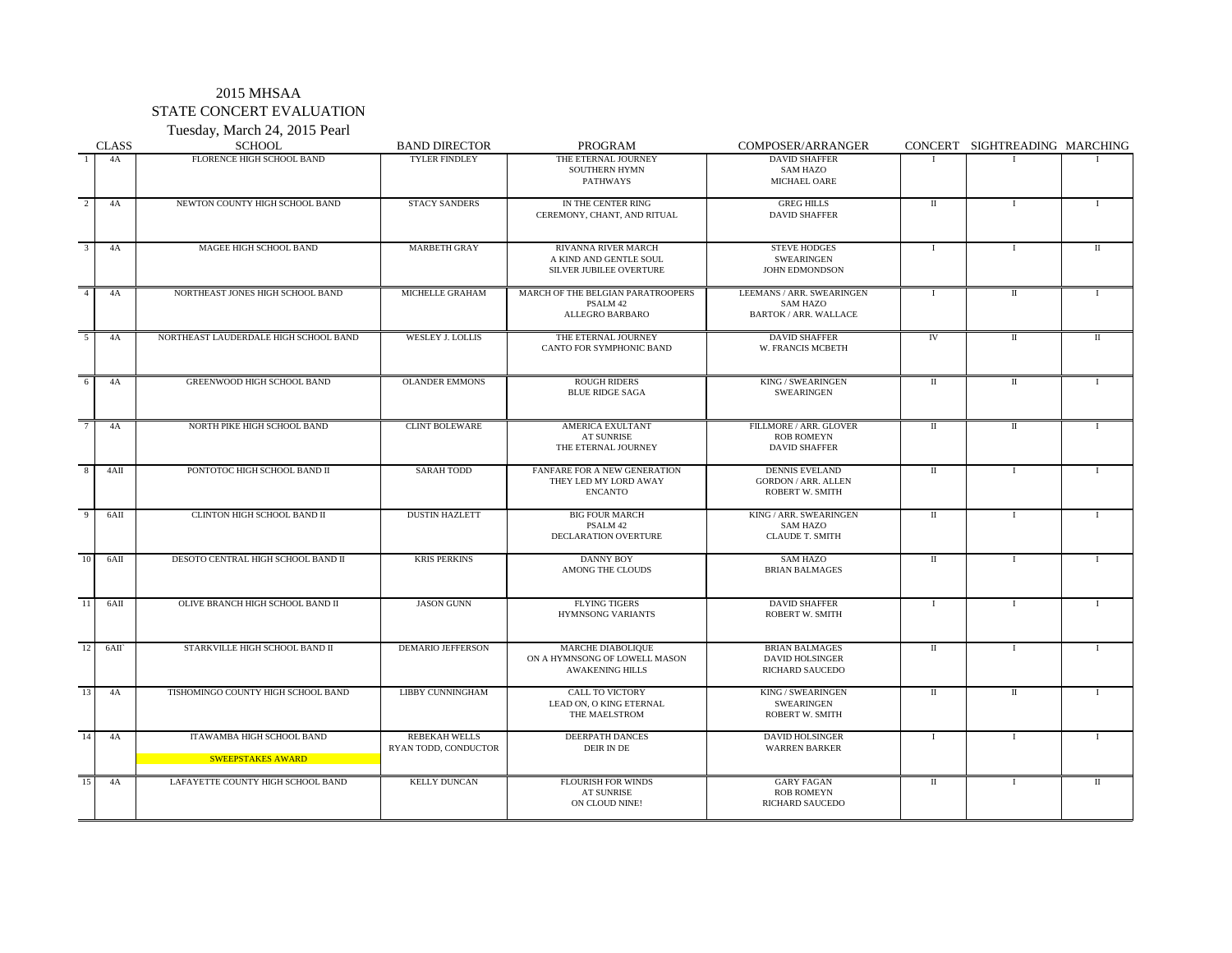| 16 | 4A | SENATOBIA HIGH SCHOOL BAND<br><b>SWEEPSTAKES AWARD</b>      | <b>JEFF WEST</b>  | MARCH FROM SECOND SUITE IN F<br><b>BENEDICTION</b><br>THE HEXAGON         | <b>GUSTAV HOLST</b><br><b>JOHN STEVENS</b><br><b>JOHN FANNIN</b>                  |   |  |
|----|----|-------------------------------------------------------------|-------------------|---------------------------------------------------------------------------|-----------------------------------------------------------------------------------|---|--|
| 17 | 4A | HOUSTON HIGH SCHOOL BAND                                    | <b>JIM STITES</b> | SHENANDOAH<br><b>CHILDHOOD HYMN</b>                                       | ARR. ROBERT SHELDON<br>DAVID HOLSINGER                                            | Ш |  |
| 18 | 6A | <b>STARKVILLE HIGH SCHOOL</b><br><b>SWEEPSTAKES AWARD</b>   | SHAWN SULLIVAN    | PANHANDLE PRELUDE<br>SHENANDOAH<br><b>LIGHT CAVALRY</b>                   | <b>JACK STAMP</b><br><b>FRANK TICHELI</b><br>VON SUPPE / ARR. FILLMORE ED. FOSTER |   |  |
| 19 | 6A | DESOTO CENTRAL HIGH SCHOOL BAND<br><b>SWEEPSTAKES AWARD</b> | <b>DENNIS COX</b> | <b>BURN</b><br><b>CANTERBURY CHORALE</b><br>PRELUDE, SICILIANO, AND RONDO | <b>ROLAND BARRETT</b><br>JAN VAN DER ROOST<br><b>MALCOLM ARNOLD</b>               |   |  |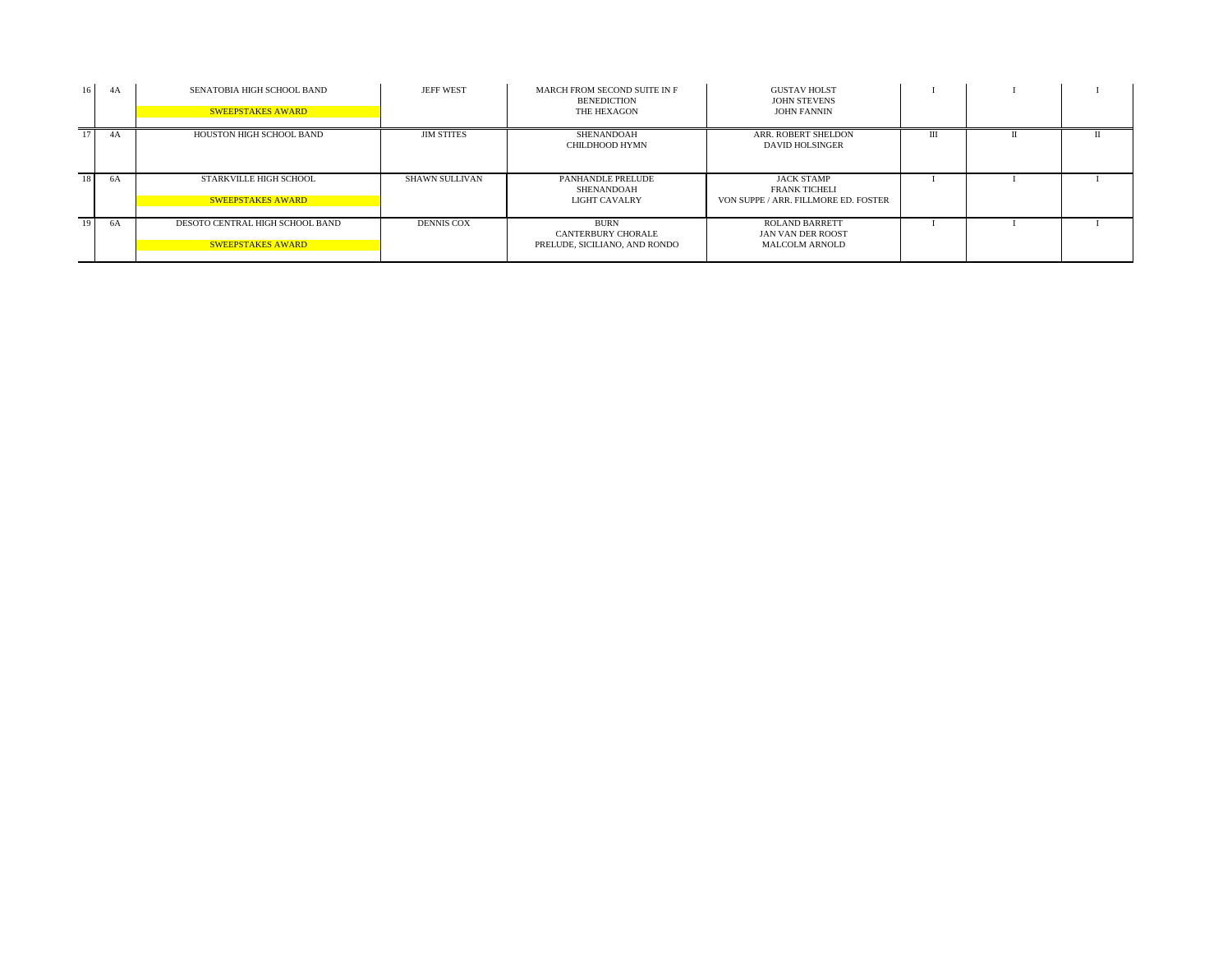### 2015 MHSAA STATE CONCERT EVALUATION Wednesday, March 25, 2015 Pearl

|                | <b>CLASS</b> | <b>SCHOOL</b>                                               | <b>BAND DIRECTOR</b>      | PROGRAM                                                                                                       | COMPOSER/ARRANGER                                                                   | <b>CONCERT</b> | SIGHTREADING | <b>MARCHING</b> |
|----------------|--------------|-------------------------------------------------------------|---------------------------|---------------------------------------------------------------------------------------------------------------|-------------------------------------------------------------------------------------|----------------|--------------|-----------------|
|                | 6A           | <b>CLINTON HIGH SCHOOL BAND</b>                             | <b>MICKEY MANGUM</b>      | <b>BARNUM AND BAILEY'S FAVORITE</b><br>FOREVER HOLDING CLOSE THE MEMORIES<br>VARIATIONS ON A KOREAN FOLK SONG | KING / ARR. BAINUM<br><b>RICHARD SAUCEDO</b><br><b>JOHN BARNES CHANCE</b>           | $\mathbf{H}$   |              |                 |
| 2              | 6A           | <b>BRANDON HIGH SCHOOL BAND</b>                             | <b>TIM CAGLE</b>          | <b>ECHOES</b><br><b>CAJUN FOLK SONGS</b>                                                                      | <b>SAM HAZO</b><br><b>FRANK TICHELI</b>                                             | $\mathbf{I}$   |              |                 |
| $\overline{3}$ | 6A           | JIM HILL HIGH SCHOOL BAND                                   | <b>CHRISTOPHER LITTLE</b> | THE BIG CAGE<br><b>AVE MARIA</b><br><b>FLOURISH FOR WINDS</b>                                                 | <b>KING</b><br><b>FRANZ BIEBL</b><br><b>GARY FAGAN</b>                              | $\mathbf{I}$   |              |                 |
| $\overline{4}$ | 4A           | LEAKE CENTRAL HIGH SCHOOL BAND                              | <b>ERICA WHITE</b>        | SOUND INNOVATIONS FANFARE<br><b>PATHWAYS</b>                                                                  | <b>ROBERT SHELDON</b><br><b>MICHAEL OARE</b>                                        | III            |              |                 |
| 5 <sup>5</sup> | 4A           | WEST LAUDERDALE HIGH SCHOOL BAND                            | <b>DAVID MCKINNEY</b>     | APPALACHIAN MORNING<br>DECLARATION OVERTURE                                                                   | <b>ROBERT SHELDON</b><br><b>CLAUDE T. SMITH</b>                                     | $\mathbf{H}$   | $\mathbf{I}$ | $\mathbf{I}$    |
|                | 4A           | <b>GREEN COUNTY HIGH SCHOOL BAND</b>                        | <b>JULIE JONES</b>        | <b>SUMMIT MARCH</b><br>WITH EACH SUNSET<br><b>WINCHESTER CHRONICLES</b>                                       | <b>LARRY CLARK</b><br><b>RICHARD SAUCEDO</b><br><b>SWEARINGEN</b>                   | $\mathbf{I}$   |              | $\mathbf{I}$    |
|                | 4A           | PURVIS HIGH SCHOOL BAND                                     | <b>NICOLE ALLEN</b>       | FANFARE FOR THE THIRD PLANET<br><b>CARRICKFERGUS</b><br><b>FIRST WE DREAM</b>                                 | <b>RICHARD SAUCEDO</b><br>ARR. PATRICK ROZELL<br><b>ERIK MORALES</b>                |                |              |                 |
| 8              | 6A           | PETAL HIGH SCHOOL BAND<br>SWEEPSTAKES AWARD                 | <b>MIKE GARNAND</b>       | <b>IGNITION</b><br><b>DOWN A COUNTRY LANE</b><br><b>CACCIA AND CHORALE</b>                                    | <b>TODD STALTER</b><br>COPELAND / ARR. PATTERSON<br><b>CLIFTON WILLIAMS</b>         |                |              |                 |
| -9             | 4AII         | RIPLEY HIGH SCHOOL BAND II                                  | <b>NATHAN WAYCASTER</b>   | NEWCASTLE MARCH<br>IN THIS QUIET PLACE<br><b>EXALTATION</b>                                                   | <b>JOHNNIE VINSON</b><br><b>ROBERT SHELDON</b><br><b>SWEARINGEN</b>                 | $\mathbf{III}$ |              |                 |
| 10             | 4AII         | VANCLEAVE HIGH SCHOOL BAND II                               | <b>QUINTON PARKER</b>     | NEWCASTLE MARCH<br><b>OLDE ENGLISH HYMN</b><br><b>ABOVE AND BEYOND</b>                                        | <b>JOHNNIE VINSON</b><br><b>SWEARINGEN</b><br><b>SWEARINGEN</b>                     | $\mathbf{H}$   |              | $\mathbf{H}$    |
| <sup>11</sup>  | 6AII         | WARREN CENTRAL HIGH SCHOOL BAND II                          | MELYNN ARENDALE           | FANFARE FOR THE THIRD PLANET<br>OVERCOME<br><b>FIRST WE DREAM</b>                                             | <b>RICHARD SAUCEDO</b><br><b>BILL LOCKLEAR</b><br><b>ERIK MORALES</b>               | $\Pi$          |              |                 |
| 12             | 6AII         | OAK GROVE HIGH SCHOOL BAND II                               | <b>ZACHARY HASSELL</b>    | COME THOU FOUNT OF EVERY BLESSING<br><b>FIRST WE DREAM</b>                                                    | <b>RANDALL STANDRIDGE</b><br><b>ERIK MORALES</b>                                    |                |              |                 |
| 13             | 6AII         | <b>BILOXI HIGH SCHOOL BAND II</b>                           | <b>BILL LEE</b>           | NATIONAL EMBLEM MARCH<br>THEY LED MY LORD AWAY<br>SPIRIT OF THE WINDS                                         | E.E. BAGLEY / ANDREW BALENT<br><b>GORDON / ARR. ALLEN</b><br><b>ROBERT W. SMITH</b> | $\mathbf{I}$   |              |                 |
| 14             | 4A           | PASS CHRISTIAN HIGH SCHOOL BAND<br><b>SWEEPSTAKES AWARD</b> | <b>MARK RUSSELL</b>       | FLIGHT OF THE THUNDERBIRD<br><b>ASHOKAN FAREWELL</b><br><b>GYPSY DANCE</b>                                    | <b>RICHARD SAUCEDO</b><br>UNGAR / ARR. LAVENDAR<br><b>JOSEPH COMPELLO</b>           |                |              |                 |
| 15             | 4A           | VANCLEAVE HIGH SCHOOL BAND                                  | DR. DAVID WRIGHT          | AMONG THE CLOUDS<br>PRELUDE ON AN OLD ENGLISH HYMN                                                            | <b>BRIAN BALMAGES</b><br><b>ROBERT SHELDON</b>                                      | $\mathbf{I}$   |              | Ш               |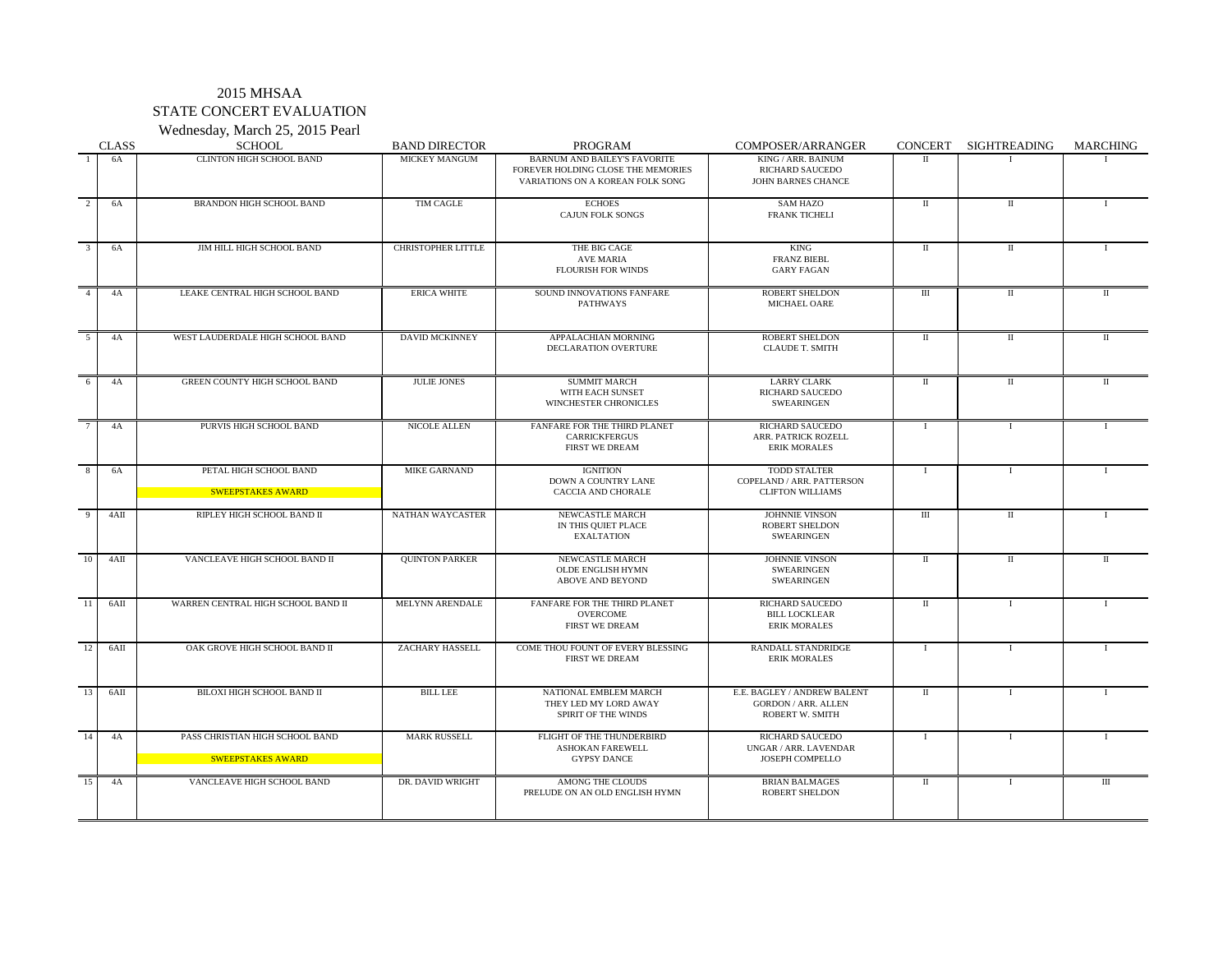| 16 <sup>1</sup> | 4A | PONTOTOC HIGH SCHOOL BAND                                  | <b>VANCE WIGGINTON</b> | <b>ESPIRIT DE CORPS</b><br><b>SONG FOR MY CHILDREN</b><br>THE INFERNO             | <b>ROBERT JAGER</b><br>ANDREW BOYSEN JR.<br>ROBERT W. SMITH                    |     |  |
|-----------------|----|------------------------------------------------------------|------------------------|-----------------------------------------------------------------------------------|--------------------------------------------------------------------------------|-----|--|
| 17              | 4A | POPLARVILLE HIGH SCHOOL BAND                               | <b>JOSH TIDWELL</b>    | NEWCASTLE MARCH<br><b>CAMPBELL RIVER SKETCHES</b><br><b>HYMNSONG VARIANTS</b>     | <b>JOHNNIE VINSON</b><br><b>MARK WILLIAMS</b><br><b>ROBERT W. SMITH</b>        |     |  |
| 18              | 4A | RIPLEY HIGH SCHOOL BAND                                    | <b>SAM CUNNINGHAM</b>  | THE BIG CAGE<br>OTHELLO MVT. 3<br>ETERNAL FATHER, STRONG TO SAVE                  | <b>KARL KING</b><br><b>ALFRED REED</b><br><b>CLAUDE T. SMITH</b>               | III |  |
| 19              | 6A | D'IBERVILLE HIGH SCHOOL BAND                               | <b>JAMES BROWN</b>     | <b>AMERICANS WE</b><br>IN HIS GRACE<br><b>TOWARDS A NEW HORIZON</b>               | FILLMORE / ED. FENNELL<br>AYATEY SHABAZZ<br><b>STEVEN REINEKE</b>              |     |  |
| 20              | 6A | <b>BILOXI HIGH SCHOOL BAND</b><br><b>SWEEPSTAKES AWARD</b> | <b>TRAVIS COAKLEY</b>  | THE WHITE ROSE MARCH<br>IRISH TUNE FROM COUNTY DERRY<br><b>BLUE LAKE OVERTURE</b> | SOUSA / ED. BRION<br><b>GRAINGER / ED. ROGERS</b><br><b>JOHN BARNES CHANCE</b> |     |  |
| 21              | 6A | TUPELO HIGH SCHOOL BAND<br><b>SWEEPSTAKES AWARD</b>        | TIM MATLOCK            | PROCESSION OF THE NOBLES<br>MOUNTAIN THYME<br><b>VESUVIUS</b>                     | RIMSKY-KORSAKOV / ARR. LIEDZEN<br><b>SAM HAZO</b><br><b>FRANK TICHELI</b>      |     |  |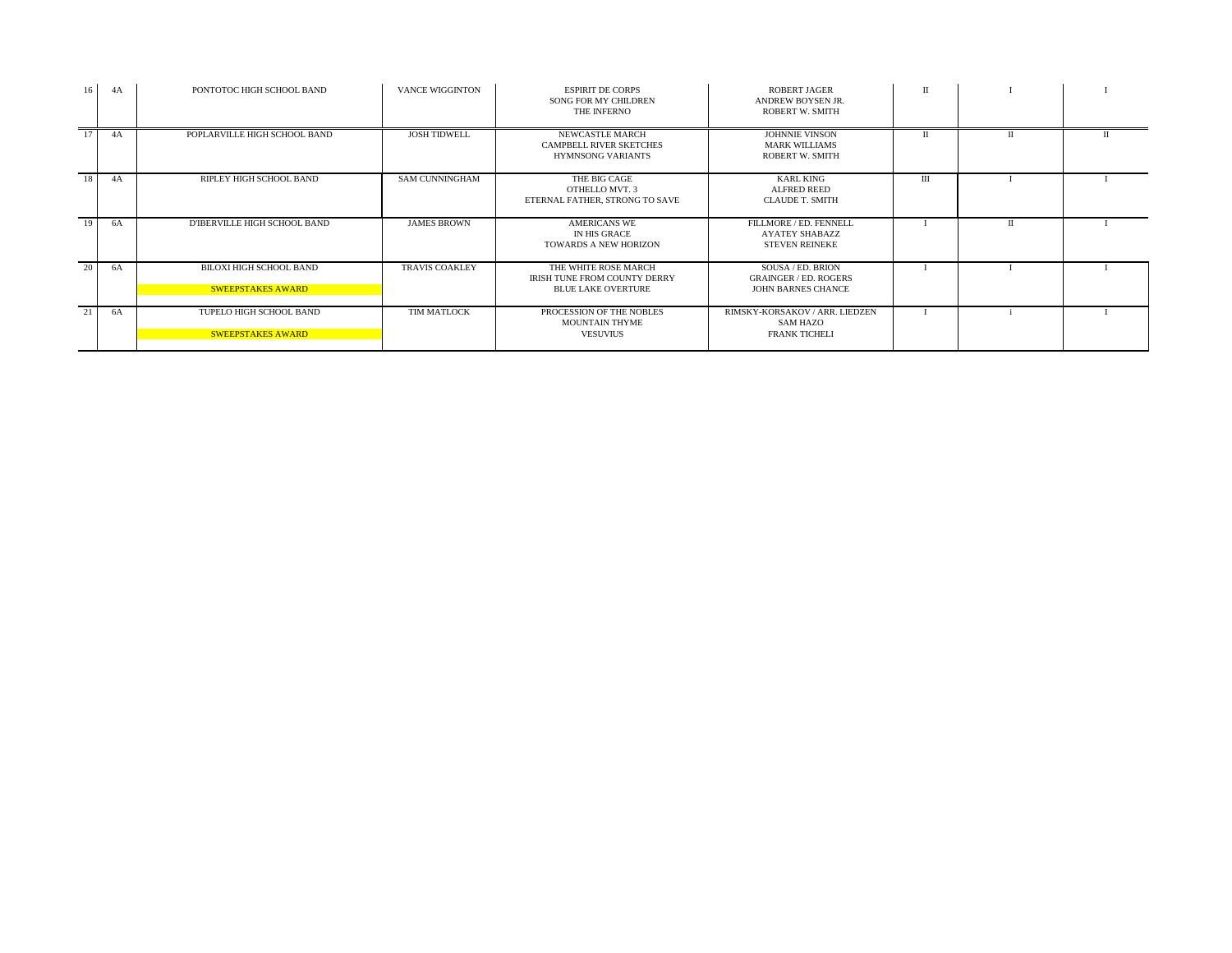#### 2015 MHSAA STATE CONCERT EVALUATION Thursday, March 26, 2015 Pearl

|                       | Thursday, March 20, 2015 Pearl                              |                                                |                                                                                              |                                                                                  |                 |                               |              |
|-----------------------|-------------------------------------------------------------|------------------------------------------------|----------------------------------------------------------------------------------------------|----------------------------------------------------------------------------------|-----------------|-------------------------------|--------------|
| <b>CLASS</b><br>6A    | <b>SCHOOL</b><br>NORTHWEST RANKIN HIGH SCHOOL BAND          | <b>BAND DIRECTOR</b><br><b>JERRY PICKERING</b> | PROGRAM<br><b>BLOCK M</b>                                                                    | COMPOSER/ARRANGER<br><b>JERRY BILIK</b>                                          |                 | CONCERT SIGHTREADING MARCHING |              |
|                       | SWEEPSTAKES AWARD                                           |                                                | YE BANKS AND BRAES O'BONNIE DOON<br><b>INCANTATION AND DANCE</b>                             | <b>GRAINGER</b><br><b>JOHN BARNES CHANCE</b>                                     |                 |                               |              |
| 6A                    | MERIDIAN HIGH SCHOOL BAND                                   | <b>ANTONIO ALTMAN</b>                          | TRIUMPHANT FANFARE<br>O NATA LUX<br><b>UNDERTOW</b>                                          | <b>RICHARD SAUCEDO</b><br><b>GUY FORBES / ARR. HAZZARD</b><br><b>JOHN MACKEY</b> |                 |                               |              |
| 6A                    | WARREN CENTRAL HIGH SCHOOL BAND<br><b>SWEEPSTAKES AWARD</b> | <b>ALAN ARENDALE</b>                           | FANFARE: A VISION AND A DREAM<br>PERTHSHIRE MAJESTY<br>THE ASCENSION                         | <b>RAY NOWLIN</b><br><b>SAM HAZO</b><br><b>ROBERT W. SMITH</b>                   |                 |                               |              |
| 6A                    | <b>GRENADA HIGH SCHOOL BAND</b><br><b>SWEEPSTAKES AWARD</b> | <b>JOE PRESLEY</b>                             | SPINE OF THE DEVIL MARCH<br>AVE MARIA<br>THE ASCENSION                                       | <b>WAYMON BULLOCK</b><br><b>BIEBL / ARR. CAMERON</b><br><b>ROBERT W. SMITH</b>   |                 |                               |              |
| 6A                    | <b>COLUMBUS HIGH SCHOOL BAND</b>                            | <b>CHARLES COOPER</b>                          | <b>HOSTS OF FREEDOM</b><br><b>CAJUN FOLK SONGS</b>                                           | KING / ED. PAYNTER<br><b>FRANK TICHELI</b>                                       | <b>COMMENTS</b> | <b>COMMENTS</b>               |              |
| $4{\rm AH}$           | AMORY HIGH SCHOOL BAND II                                   | <b>SHELBY WILBANKS</b>                         | NEWCASTLE MARCH<br>TOO BEAUTIFUL FOR WORDS<br><b>AMONG THE CLOUDS</b>                        | <b>JOHNNIE VINSON</b><br><b>ROB GRICE</b><br><b>BRIAN BALMAGES</b>               |                 |                               |              |
| 6AII                  | NORTHWEST RANKIN HIGH SCHOOL BAND II                        | <b>MATT MCDONALD</b>                           | WITH EACH SUNSET<br><b>GALOP</b>                                                             | <b>RICHARD SAUCEDO</b><br><b>CHARLES YOUNG</b>                                   |                 |                               |              |
| 6AII                  | SOUTH PANOLA HIGH SCHOOL BAND II                            | TIM GOSS                                       | <b>FANFARE FOR THE UNSUNG HERO</b><br><b>BLUE LAKE REFLECTIONS</b><br><b>BLUE RIDGE REEL</b> | <b>MATT CONAWAY</b><br><b>ED HUCKEBY</b><br><b>BRIAN BALMAGES</b>                | $\mathbf{H}$    | $\mathbf H$                   |              |
| 6AII                  | <b>COLUMBUS HIGH SCHOOL BAND II</b>                         | <b>ERIC JAMES</b>                              | <b>HIS HONOR</b><br>SPRING RIVER FANTASY                                                     | HENRY FILLMORE / ANDREW BALENT<br><b>WILLIAM OWENS</b>                           | $\mathbf{m}$    | <b>COMMENTS</b>               |              |
| 6AII                  | <b>GULFPORT HIGH SCHOOL BAND II</b>                         | <b>WES MOREHEAD</b>                            | TRE'S MOUTARDE<br><b>GIRL WITH THE FLAXON HAIR</b><br><b>ELEMENTS</b>                        | MACKLIN / CONTORNO<br>DEBUSSY / ARR. AKEY<br><b>BRIAN BALMAGES</b>               |                 |                               |              |
| 4A                    | FORREST COUNTY AHS BAND                                     | <b>LINDSEY DANIELS</b>                         | <b>FLEUR-DE-LIS</b><br>PORTRAIT OF A CLOWN<br><b>CELTIC AIR AND DANCE</b>                    | FELDSTEIN AND CLARK<br><b>FRANK TICHELI</b><br>MICHAEL SWEENEY                   | $\mathbf{H}$    | $\mathbf{I}$                  | $\mathbf{I}$ |
| 12<br>4A              | AMORY HIGH SCHOOL BAND<br><b>SWEEPSTAKES AWARD</b>          | <b>MELANIE STARK</b>                           | <b>AMERICAN FANFARE</b><br><b>AMAZING GRACE</b><br><b>AMERICAN RIVERSONGS</b>                | <b>RICK KIRBY</b><br><b>FRANK TICHELI</b><br>PIERRE LA PLANTE                    |                 |                               |              |
| 6A                    | SOUTH PANOLA HIGH SCHOOL BAND                               | <b>RICHARD SHIREY</b>                          | FANFARE FOR THE THIRD PLANET<br><b>NIGHT DANCES</b><br><b>CRUSH</b>                          | <b>RICHARD SAUCEDO</b><br><b>BRUCE YURKO</b><br><b>ROBERT W. SMITH</b>           | -11             | $\mathbf{H}$                  |              |
| 6A                    | OAK GROVE HIGH SCHOOL BAND<br><b>SWEEPSTAKES AWARD</b>      | <b>SHARON LAIRD</b>                            | <b>ESPIRIT DE CORPS</b><br><b>FANTASY IN FRENCH</b><br><b>CACCIA AND CHORALE</b>             | <b>ROBERT JAGER</b><br><b>JULIE GIROUX</b><br><b>CLIFTON WILLIAMS</b>            |                 |                               |              |
| $\overline{15}$<br>6A | HARRISON CENTRAL HIGH SCHOOL BAND                           | <b>KEN WHITE</b>                               | <b>AMERICANS WE</b><br>SIEGFRIED'S FUNERAL MUSIC                                             | FILLMORE / ED. FENNELL<br>WAGNER / ARR. WHEAR                                    |                 | П                             |              |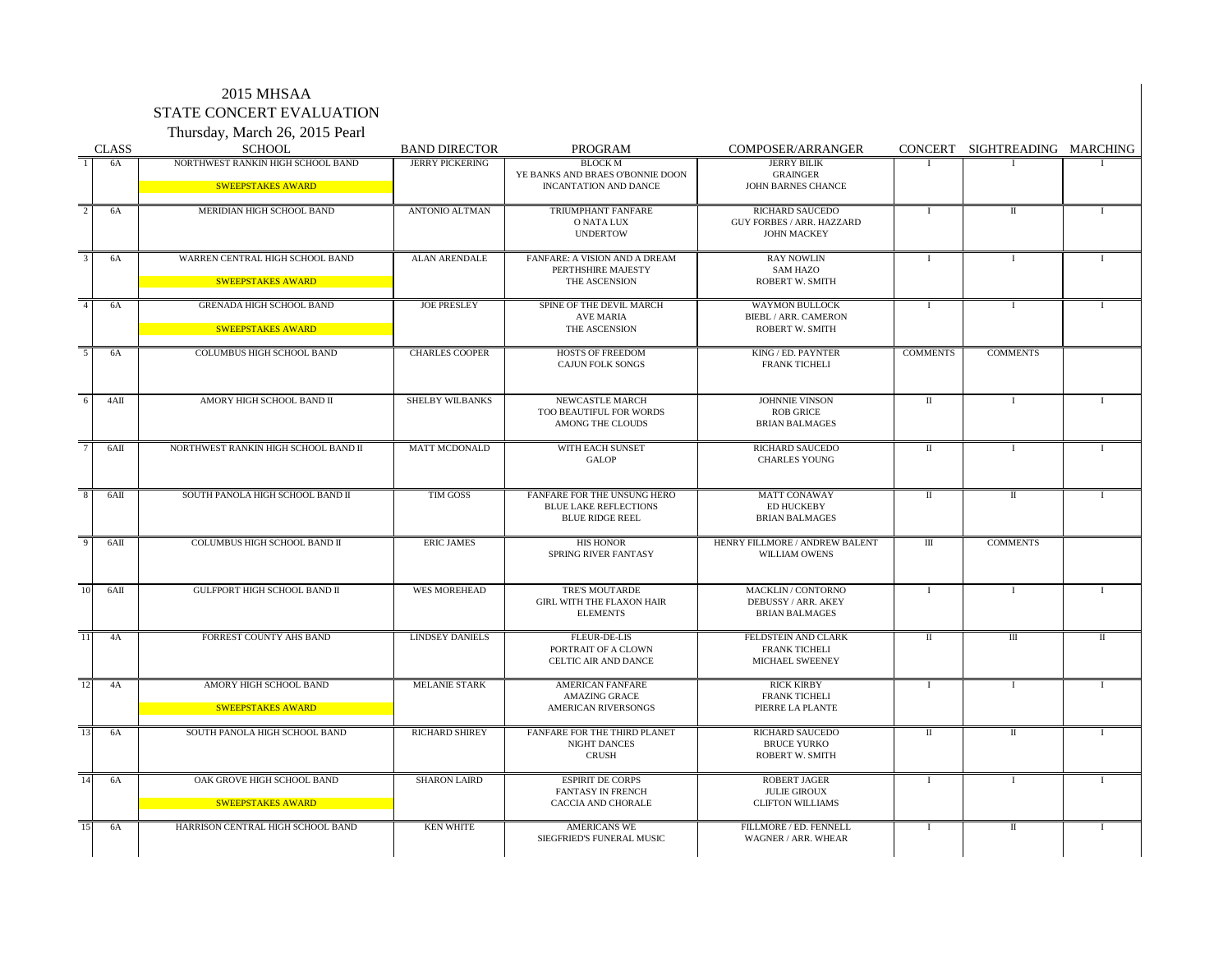| 6A | <b>GULFPORT HIGH SCHOOL BAND</b> | <b>ZACHARY HARRIS</b> | <b>SEA SONGS</b><br>SONG FOR MY CHILDREN            | VAUGHAN WILLIAMS / ARR. LONGFIELD<br>ANDREW BOYSEN JR. |  |  |
|----|----------------------------------|-----------------------|-----------------------------------------------------|--------------------------------------------------------|--|--|
|    | <b>SWEEPSTAKES AWARD</b>         |                       | FIRST SUITE IN E FLAT                               | <b>GUSTAV HOLST</b>                                    |  |  |
| 6A | OLIVE BRANCH HIGH SCHOOL BAND    | <b>AARON BAILEY</b>   | THE MELODY SHOP<br><b>OCTOBER</b>                   | <b>KARL KING</b><br><b>ERIC WHITACRE</b>               |  |  |
|    | <b>SWEEPSTAKES AWARD</b>         |                       | <b>SYMPHONIC DANCE NO. 3</b>                        | <b>CLIFTON WILLIAMS</b>                                |  |  |
| 6A | HERNANDO HIGH SCHOOL BAND        | LEN KILLOUGH          | THE RAMPARTS<br><b>IRISH TUNE FROM COUNTY DERRY</b> | <b>CLIFTON WILLIAMS</b><br><b>GRAINGER</b>             |  |  |
|    | <b>SWEEPSTAKES AWARD</b>         |                       | <b>RUSSIAN CHRISTMAS MUSIC</b>                      | <b>ALFRED REED</b>                                     |  |  |